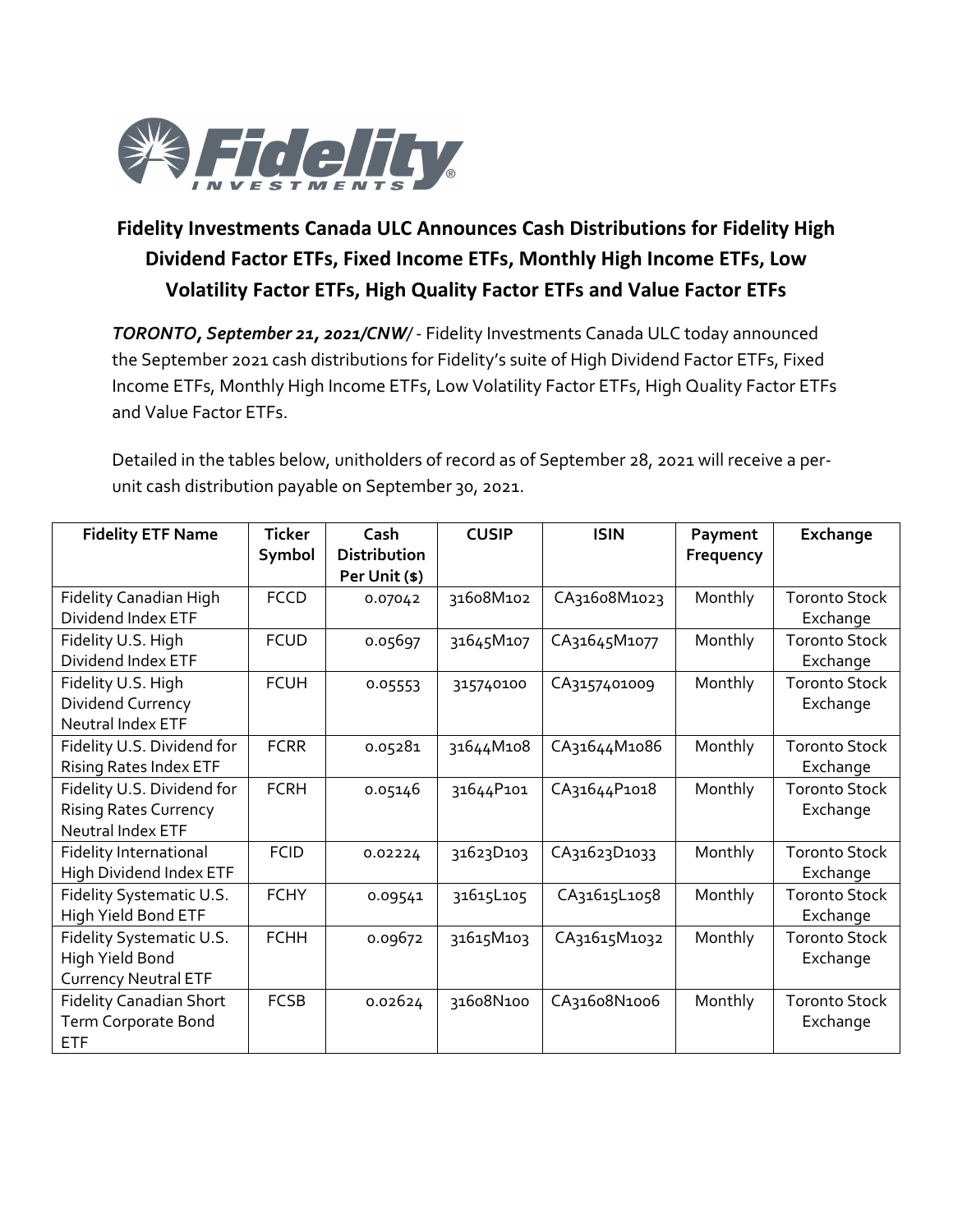| <b>Fidelity ETF Name</b>         | <b>Ticker</b><br>Symbol | Cash<br><b>Distribution</b> | <b>CUSIP</b> | <b>ISIN</b>  | Payment<br>Frequency | Exchange             |
|----------------------------------|-------------------------|-----------------------------|--------------|--------------|----------------------|----------------------|
|                                  |                         | Per Unit (\$)               |              |              |                      |                      |
| <b>Fidelity Systematic</b>       | <b>FCCB</b>             | 0.03245                     | 31644F103    | CA31644F1036 | Monthly              | <b>Toronto Stock</b> |
| Canadian Bond Index              |                         |                             |              |              |                      | Exchange             |
| <b>ETF</b>                       |                         |                             |              |              |                      |                      |
| <b>Fidelity Global Core Plus</b> | <b>FCGB</b>             | 0.08022                     | 31623G106    | CA31623G1063 | Monthly              | <b>Toronto Stock</b> |
| <b>Bond ETF</b>                  |                         |                             |              |              |                      | Exchange             |
| <b>Fidelity Global</b>           | <b>FCIG</b>             | 0.07887                     | 31624P105    | CA31624P1053 | Monthly              | <b>Toronto Stock</b> |
| <b>Investment Grade Bond</b>     |                         |                             |              |              |                      | Exchange             |
| <b>ETF</b>                       |                         |                             |              |              |                      |                      |
| <b>Fidelity Canadian</b>         | <b>FCMI</b>             | 0.02835                     | 31609T106    | CA31609T1066 | Monthly              | <b>Toronto Stock</b> |
| Monthly High Income              |                         |                             |              |              |                      | Exchange             |
| <b>ETF</b>                       |                         |                             |              |              |                      |                      |
| <b>Fidelity Global Monthly</b>   | FCGI                    | 0.02710                     | 31623K107    | CA31623K1075 | Monthly              | <b>Toronto Stock</b> |
| High Income ETF                  |                         |                             |              |              |                      | Exchange             |

| <b>Fidelity ETF Name</b>       | <b>Ticker</b> | Cash                | <b>CUSIP</b> | <b>ISIN</b>  | Payment   | Exchange             |
|--------------------------------|---------------|---------------------|--------------|--------------|-----------|----------------------|
|                                | Symbol        | <b>Distribution</b> |              |              | Frequency |                      |
|                                |               | Per Unit (\$)       |              |              |           |                      |
| <b>Fidelity Canadian Low</b>   | <b>FCCL</b>   | 0.18403             | 31608H103    | CA31608H1038 | Quarterly | <b>Toronto Stock</b> |
| Volatility Index ETF           |               |                     |              |              |           | Exchange             |
| Fidelity U.S. Low              | <b>FCUL</b>   | 0.08406             | 31647B109    | CA31647B1094 | Quarterly | <b>Toronto Stock</b> |
| Volatility Index ETF           |               |                     |              |              |           | Exchange             |
| Fidelity U.S. Low              | <b>FCLH</b>   | 0.08311             | 31647N103    | CA31647N1033 | Quarterly | <b>Toronto Stock</b> |
| <b>Volatility Currency</b>     |               |                     |              |              |           | Exchange             |
| Neutral Index ETF              |               |                     |              |              |           |                      |
| Fidelity Canadian High         | <b>FCCQ</b>   | 0.19023             | 31610C100    | CA31610C1005 | Quarterly | <b>Toronto Stock</b> |
| Quality Index ETF              |               |                     |              |              |           | Exchange             |
| Fidelity U.S. High Quality     | <b>FCUQ</b>   | 0.08650             | 31647C107    | CA31647C1077 | Quarterly | <b>Toronto Stock</b> |
| Index ETF                      |               |                     |              |              |           | Exchange             |
| Fidelity U.S. High Quality     | <b>FCQH</b>   | 0.08543             | 31648J101    | CA31648J1012 | Quarterly | <b>Toronto Stock</b> |
| <b>Currency Neutral Index</b>  |               |                     |              |              |           | Exchange             |
| <b>ETF</b>                     |               |                     |              |              |           |                      |
| <b>Fidelity Canadian Value</b> | <b>FCCV</b>   | 0.05767             | 31609U103    | CA31609U1030 | Quarterly | <b>Toronto Stock</b> |
| Index ETF                      |               |                     |              |              |           | Exchange             |
| Fidelity U.S. Value Index      | <b>FCUV</b>   | 0.03049             | 31647E103    | CA31647E1034 | Quarterly | <b>Toronto Stock</b> |
| <b>ETF</b>                     |               |                     |              |              |           | Exchange             |
| Fidelity U.S. Value            | <b>FCVH</b>   | 0.03262             | 31646E104    | CA31646E1043 | Quarterly | <b>Toronto Stock</b> |
| <b>Currency Neutral Index</b>  |               |                     |              |              |           | Exchange             |
| ETF                            |               |                     |              |              |           |                      |